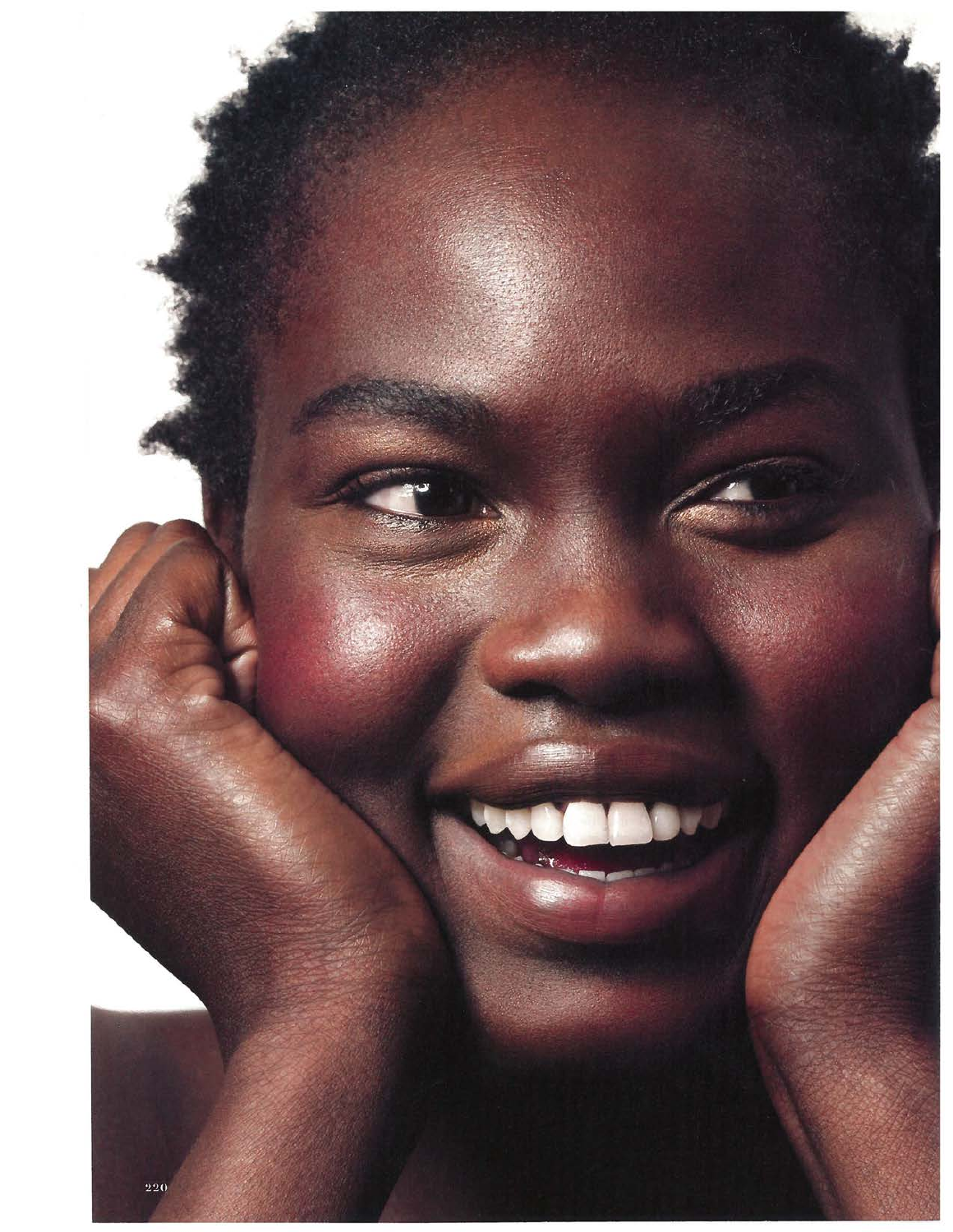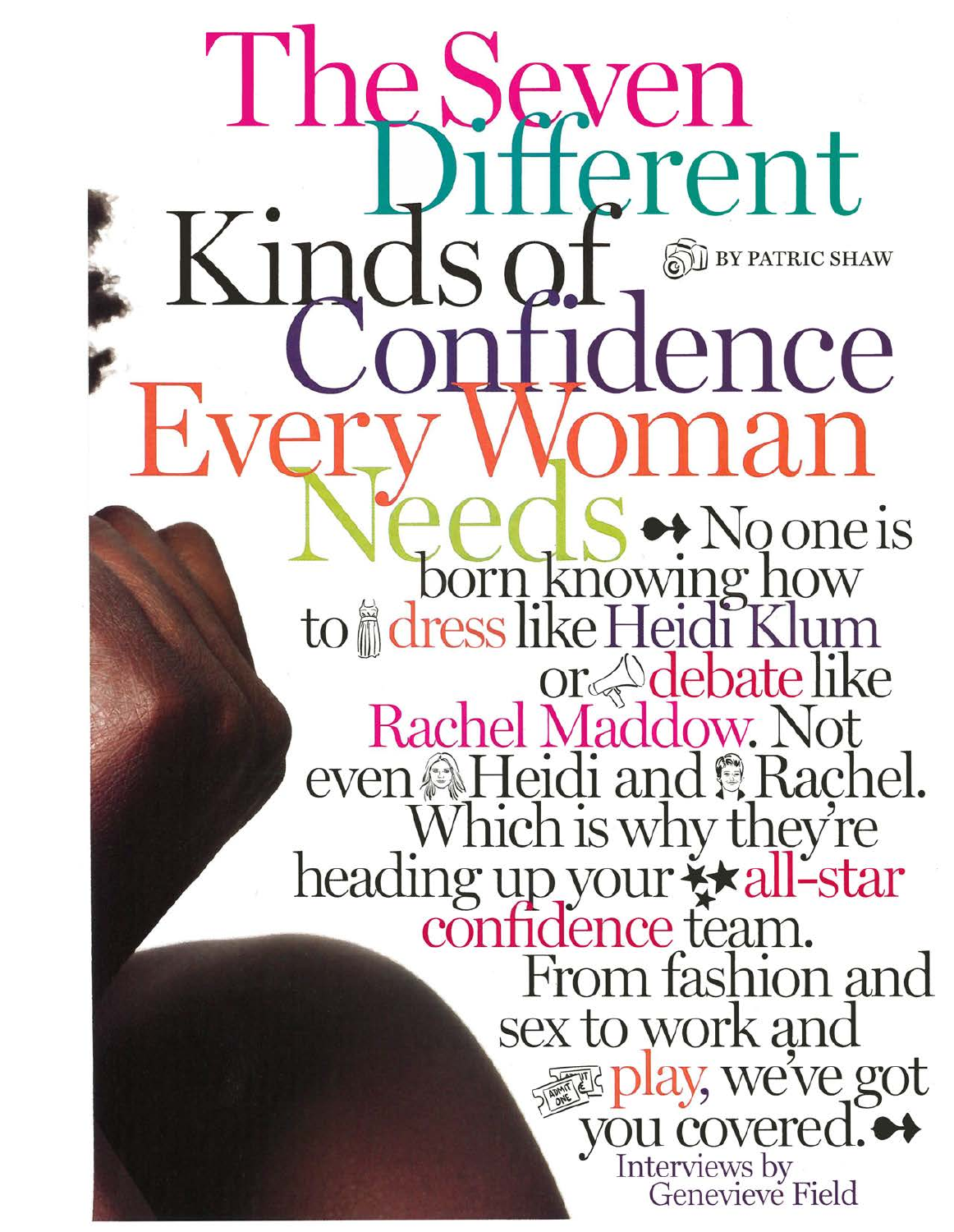# **... how to have confidence...**

## **REALLY ARE**

I used to think the key to finding self-confidence lay in perfecting myself. If I was more this or less that, I would never be sad or feel pain again. But confidence doesn't emerge in one defining moment. It's a never-ending journey! Here's a look at mine: **Step t: I madefriendswithmy hair.**  In my teens I tried to wear my big, luscious curly hair straight. I slept with huge curlers, got up early (with a stiff neck) and stayed up late trying to master my 'do. Every day I punished my hair with heat and products until one morning I woke up and realized I was tired and so was my hair. I called my mom [Diana Ross] in tears, and she said, "Honey, just let it do what it does:' Now it's curly;

sometimes it's wavy or soft or sweet or tough. But it's always Tracee.

#### **Step 2: I took a deep breath.**

My personality can be loud and silly. That's helped me get work as a comedic actor and set me apart from the sea of faces in Hollywood. But my exuberance hasn't always been a plus in the dating department. When I was nervous or liked a man, I used to get louder, more giggly- basically, I'd turn into a 12-year-old. Finally, a good friend lovingly suggested, "The next time you feel like your personality is runningtheshow, take a deep breath and trust that you are enough." Soon after that, someone I'd had a crush on for ages approached me

at a party. I felt myself about to launch into high-wattage mode, but I took a deep breath instead—just the opening he needed to (finally!) ask for my number.

#### **Step 3: I gave myself a break.**

This year I received two NAACP award nominations for my work as lead actress and director on *Girlfriends,* a show I'd worked on and loved for eight years. The morning of the ceremony I woke up with a terrible flu. I braved it anyway. I put on a simple but elegant dress instead of the dramatic beaded one I'd planned on. Then I won the award for Outstanding Actress. I am so grateful that even with a head that felt the size of a balloon, I was there. If confidence is not within your reach, grace and humility make lovely substitutes.

*TRAC.EE ELLIS ROSS recently appeared in the film* Labor Pains *and teaches self-esteem workshops for young women.* 



I was burned while trying to cook for myself no one else would, and for a long time I was ashamed of those scars, not just because they were ugly, but because they reminded me of my childhood, of scrounging for food and fending for myself. I had long kept quiet about that past, even after I'd achieved some success. But when I started dating a man named John who had a



#### **. .. IN YOUR OWN SKIN**

BY JEANNETTE WALLS

comfortable upbringing, I figured I'd better warn him in case he ever saw me naked.

"Don't ever apologize for your scars," John said. 'They're a sign that you survived, and that you are tougher than whatever it was that tried to hurt you."

"I'm just sorry that I'm not smooth like most people," I said.

"Smooth is boring," he said. "You've got texture."

I ended up marrying John, and he convinced me to confront my past by writing a memoir. I expected my story to be met with disgust and ridicule, but people actually described it with words like *admirable*  and *inspirational.* Seeing myself through their eyes-texture and allhelped me realize that this past that had for so long shamed me was actually a hard-earned

gift, if I was willing to receive it. Once, I told a group of readers that story about John's insisting that I had texture. Afterward, an elegant woman came up to me, on her hands. "Sweetie, there is no such thing as smooth," she said. "You look close enough. silk's got texture."

She's so right. We all have our texture. Some of us are lucky enough to have the silky texture, and some of us are lucky enough to have texture that's a little rougher. Confidence doesn't come from thinking that you're perfect or flawless. That's arrogance. Confidence comes from appreciating the beauty of your texture. JEANNETTE WALLS *is the author* ofThe Glass Castle *and* Half Broke Horses: A True-Life Novel.

#### **... INYOURSTYLE**  BY HEIDI KLUM



The first step to having fashion confidence is simpler than you might think: Know yourself. Don't follow the trends; follow your instincts. A fashionable woman wears the clothes; a fashion victim lets the clothes wear

her! So choose a few basic pieces that are flattering to your figure, clothes that you feel good in. And since some people are naturally more flamboyant, and some are quieter, don't try to be the opposite of what you are-embrace your body and your spirit. Then, when you're ready to take your style up a notch, step out of your comfort zone a bit with an accessory or just one piece that's you but *more-*more sophisticated, more rock 'n' roll, more feminine, more of whatever you'd like your style to be. I think fashion should be fun, and I'm willing to take risks. Sometimes that means others don't like what I wear, but as long as I'm being true to myself, I don't care. When I'm not feeling as confident as I'd like, I have two secret weapons: One, I wear super-high heels. They always make you look sexy and even change your posture and the way you walk. (Just make sure you *can* actually walk in them!) Two, I always smile. It's the best accessory, and most times, people smile back. *HEIDI KLUM* is *the host* ofProject Runway *and the subject of a new photography book,* Rankin's Heidilicious, *by Rankin.*